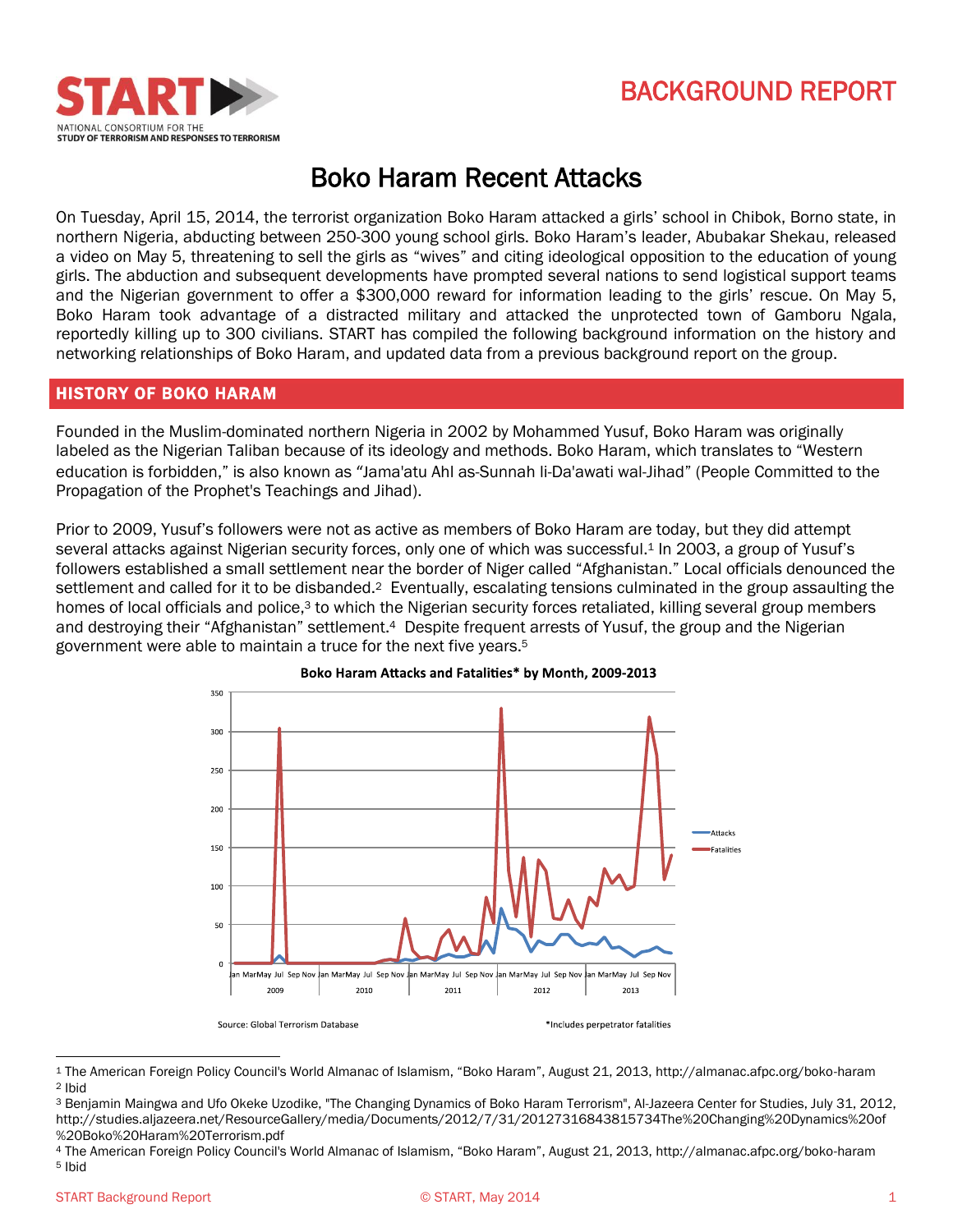## 2009-present

- In July 2009, Nigerian police cracked down on Yusuf's group, now more commonly being referred to as Boko Haram, after its members refused to follow a new motorbike helmet law. A series of violent clashes between the group and security forces soon erupted in Bauchi, Borno, Yobe, and Kano states. Yusuf was captured during a battle with security forces in Borno, and he was later executed while in police custody.<sup>6</sup>
- The group was inactive for the next year until July 2010 when the former second-in-command of Boko Haram, Abubakar Shekau, released a video assuming leadership as well as promising attacks.<sup>7</sup> The threat was acted upon when Boko Haram conducted several suicide bombings and assassinations around the country as well as carrying out a prison break in Bauchi, which freed close to 700 inmates.<sup>8</sup>
- On August 26, 2011, Boko Haram detonated a car-bomb at United Nations headquarters in Abuja, killing 23 people and injuring 81 others.<sup>9</sup>
- January of 2012 saw Boko Haram's most deadly single day assault, with bomb and gun attacks killing an estimated 185 people. 10
- The influence of al-Qa'ida and its associated movement on Boko Haram also increased between 2009 and the present. The intensity of attacks prompted a declaration of a state of emergency in three states, Borno, Yobe, and Adamawa as well as a Joint Task Force (JSF) effort to push Boko Haram out of cities.
- Despite having minimal support from the Muslim-dominated north, Boko Haram remains highly active.
- On Nov. 13, 2013, The U.S. Department of State announced the designation of Boko Haram as a Foreign Terrorist Organization.

# ORGANIZATION CHARACTERISTICS

# IDEOLOGY

Boko Haram is a violent Sunni jihadist group founded by cleric Mohammed Yusuf, who was previously a leader within a Salafist group in the 1990s, and was inspired by  $14<sup>th</sup>$  century fundamentalist scholar Ibn Taymiyyah.<sup>11</sup> As Boko Haram's alliances with al-Qa'ida–linked groups, such as al-Qa'ida in the Land of Islamic Maghreb (AQLIM), have strengthened, its interpretation of violent jihad has changed, increasing the scope of its targets and areas of activity beyond the borders of Nigeria.

# SPECIFIC GOALS

- Boko Haram wishes to expel the political community of northern Nigeria which they believe has been seized by corrupt and false Muslims<sup>12</sup> and to establish a fundamentalist interpretation of Sharia (Islamic law) across all of Nigeria.<sup>13</sup>
- The group also advocates against Western influence in Africa and has allied with several militant organizations to fight government forces in Mali and Nigeria.
- As evidenced by the increasing number of attacks against educational targets, Boko Haram also seeks to rid Nigeria of any Western education, including schools for girls.

l

<sup>6</sup> Mohammed Aly Sergie, "Boko Haram", Council on Foreign Relations, February 26, 2014, http://www.cfr.org/nigeria/boko-haram/p25739

<sup>7</sup> Counter Terrorism 2014 Calander, "Boko Haram", http://www.nctc.gov/site/groups/boko\_haram.html

<sup>8</sup> Mohammed Aly Sergie, "Boko Haram", Council on Foreign Relations, February 26, 2014,

<sup>9</sup> National Consortium for the Study of Terrorism and Responses to Terrorism (START). (2012). Global Terrorism Database [Data file]. Retrieved from http://www.start.umd.edu/gtd

<sup>10</sup> Ibid

<sup>11</sup> Mohammed Aly Sergie, "Boko Haram", Council on Foreign Relations, February 26, 2014,

<sup>12</sup> Andrew Walker, "What is Boko Haram", United States Institute of Peace, May 30, 2012,

http://www.usip.org/publications/what-boko-haram

<sup>13</sup> Raifu Oriyommi, "Nigeria's Boko Haram", On Islam, December 26, 2011,

http://www.onislam.net/english/news/africa/455146-nigerias-boko-haram-profile.html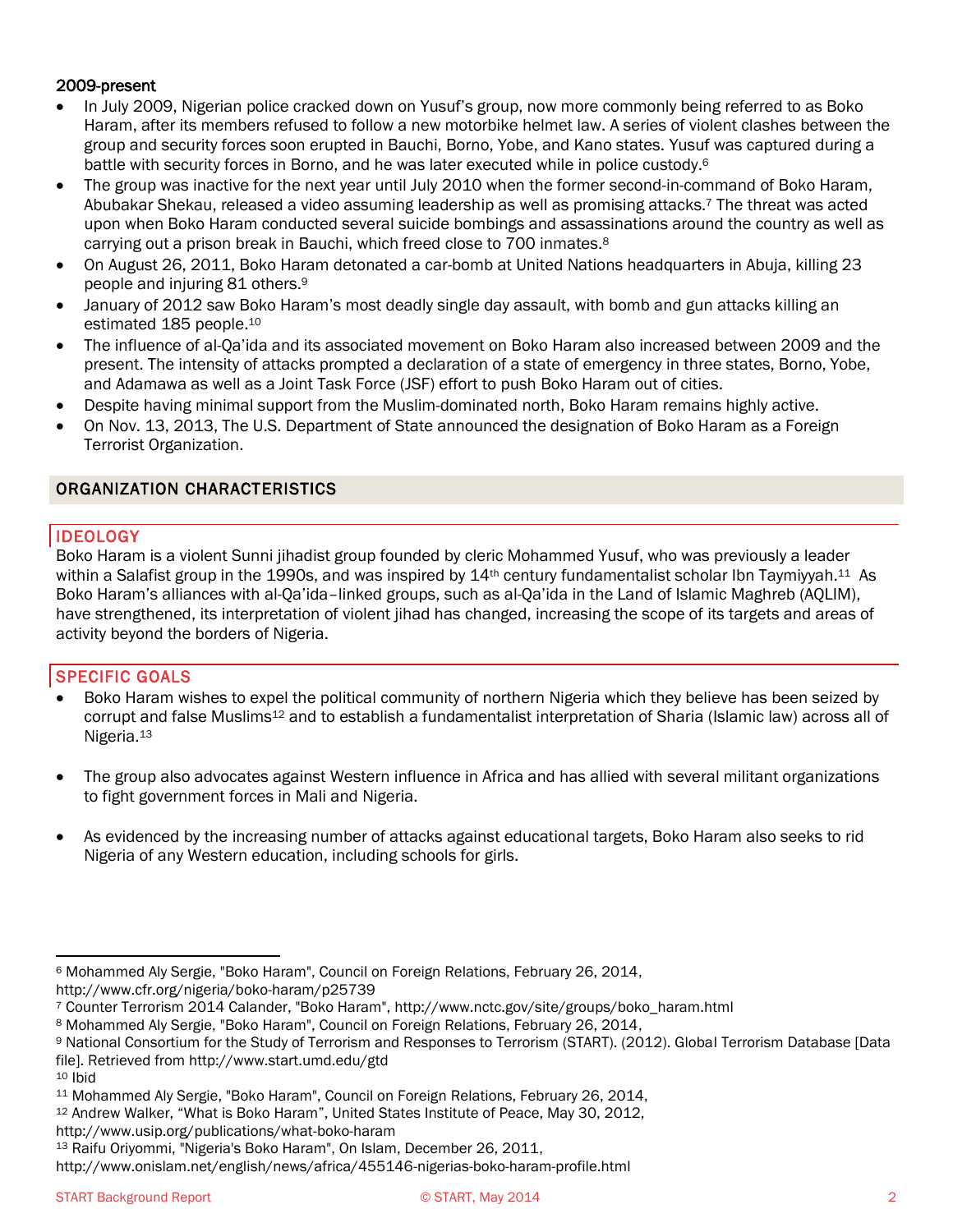# POLITICAL ACTIVITY

Boko Haram does not engage in any form of nonviolent or conventional political activity, although it does denounce all forms of government that do not adhere to an Islamic system.<sup>14</sup> There have been minimal communications between government officials and Boko Haram regarding ceasefires, but they are unlikely to succeed as neither side will accept the others' terms and Boko Haram is ideologically opposed to any rule of other than its interpretation of Sharia.

# FINANCING

Boko Haram receives funding through several avenues including abductions, robberies, donations, extortion and financing through its network of alliances with other terrorist organizations. Boko Haram has most likely received funding from Al-Qa'ida in the Land of Islamic Maghreb (AQLIM, or AQIM).<sup>151617</sup> With the help of AQLIM, Boko Haram has reportedly been able to secure additional donations from organizations based in Great Britain and Saudi Arabia.<sup>18</sup> Boko Haram also engages in kidnapping for ransom and bank robberies.<sup>19</sup>

# LEADERSHIP, STRUCTURE AND STRENGTH

Boko Haram is organized in a hierarchical structure with one overall leader. The founder, Mohammed Yusuf, was killed in 2009 while in police custody. Since July 2010, Abubakar Shekau has led Boko Haram,<sup>20</sup> working primarily through intermediaries. Individual cell commanders have a great deal of autonomy in day-to-day operations. The exact strength is unknown although estimates range significantly. In the 2013 United States Department of State Country Reports on Terrorism, Boko Haram is listed as having anywhere from several hundred to a few thousand members.

# BOKO HARAM TARGETS

# TARGET TYPES



<sup>14</sup> Human Rights Watch, "Boko Haram Attacks and Security Force Abuses in Nigeria", October 11, 2012, http://www.hrw.org/node/110632/section/7

<sup>15</sup> The American Foreign Policy Council's World Almanac of Islamism, "Boko Haram", August 21, 2013, http://almanac.afpc.org/boko-haram

<sup>16</sup> U.S. Department of State "Country Report on Terrorism 2013", April 2014.

http://www.state.gov/documents/organization/225886.pdf

<sup>17</sup> Combating Terrorism Center at West Point "Boko Haram's International Connections", January 14, 2013 https://www.ctc.usma.edu/posts/boko-harams-international-connections <sup>18</sup> Ibid.

<sup>&</sup>lt;sup>19</sup> John Campbell, " Why are Boko Haram Fighters Successful", Nigerian Tribune, March 8, 2014, http://tribune.com.ng/index.php/columns/backpage/in-out/item/818-why-are-boko-haram-fighters-successful <sup>20</sup> Counter Terrorism 2014 Calendar, "Boko Haram", http://www.nctc.gov/site/groups/boko\_haram.html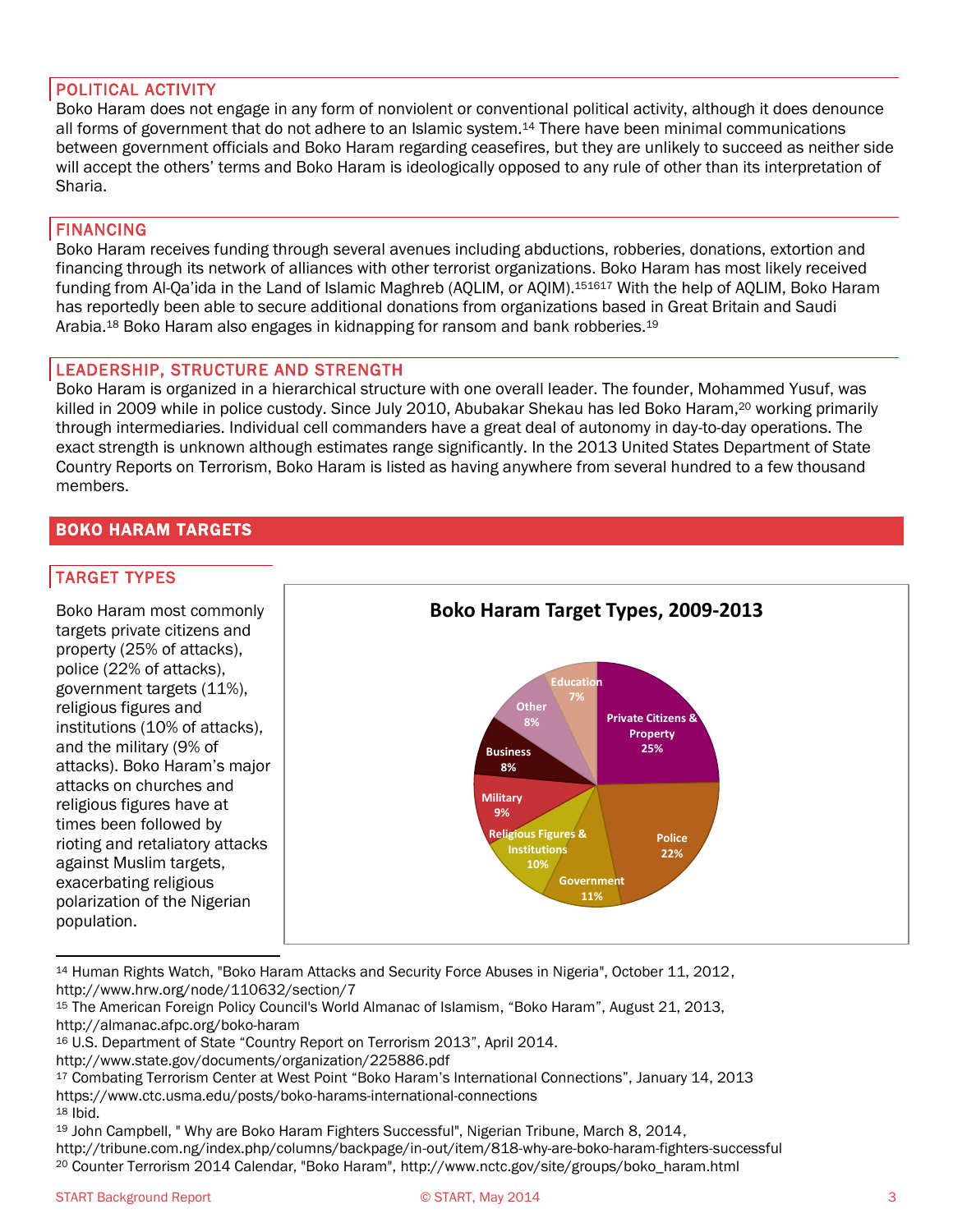# ATTACKS ON EDUCATIONAL INSTITUTIONS

Boko Haram's name and ideology indicate antipathy towards Western educational norms. Despite this, Boko Haram did not initially target schools, with only three attacks recorded prior to 2012. In 2012, Boko Haram started targeting schools on a regular basis, with 47 attacks that year resulting in 77 fatalities.

While attacks on schools decreased in 2013, perhaps due to frequent school closures in its areas of operations, Boko Haram carried out 14 attacks on schools in which 119 people died. In February 2014, Boko Haram attacked a boarding school in Yobe state, killing 29 male students but sending the female students away with admonitions to get married.<sup>21</sup>

# BOKO HARAM IN CONTEXT

More than 480 perpetrator groups committed terrorist attacks during the time period that Boko Haram has been active. From 2009-2013, Boko Haram was responsible for 2.34 percent of more than 34,000 terrorist attacks that took place worldwide. Additionally, Boko Haram was responsible for 5.9 percent of fatalities from terrorist attacks during this same period. The group is now among the deadliest in the world.

| Most Lethal Perpetrator Groups (2009-2013)     | # of Attacks | # of Fatalities |
|------------------------------------------------|--------------|-----------------|
| Taliban                                        | 2328         | 7348            |
| Tehrik-i-Taliban Pakistan (TTP)                | 761          | 3804            |
| <b>Boko Haram</b>                              | 801          | 3666            |
| Al-Qa'ida in Iraq                              | 786          | 3417            |
| Al-Shabaab                                     | 837          | 2149            |
| Al-Qa`ida in the Arabian Peninsula (AQAP)      | 467          | 1939            |
| Communist Party of India - Maoist (CPI-Maoist) | 1356         | 1660            |
| Islamic State of Iraq and the Levant           | 139          | 1436            |
| <b>Al-Nusrah Front</b>                         | 66           | 1010            |
| Lashkar-e-Jhangvi                              | 68           | 829             |

In Nigeria, Boko Haram was responsible for more than 80 percent of all terrorist attacks between 1970 and 2013 for which a perpetrator group was identified, despite their relatively recent onset of violence in 2009. Likewise, deaths from Boko Haram's attacks represented nearly 70 percent of all fatalities from terrorist attacks in Nigeria during this time period. The next most active group in Nigeria was the Movement for the Emancipation of the Niger Delta (MEND), which carried out more than 70 attacks and killed approximately 280, beginning in 2006.

Ansaru splintered from Boko Haram in 2012. Since then, the group has carried out a number of attacks in Nigeria, including targeted kidnappings of international figures. According to statements made by Ansaru following several of its attacks, the group acts in retaliation for military intervention by Western nations in places like Afghanistan and Mali. Examples of these attacks include the kidnapping of a French national in December 2012 and seven foreign nationals kidnapped in an attack on a Lebanese construction company in February 2013.

 $\overline{a}$ <sup>21</sup> "Nigeria School Raid in Yobe State Leaves 29 Dead," BBC, February 25, 2014, http://www.bbc.com/news/world-africa-26338041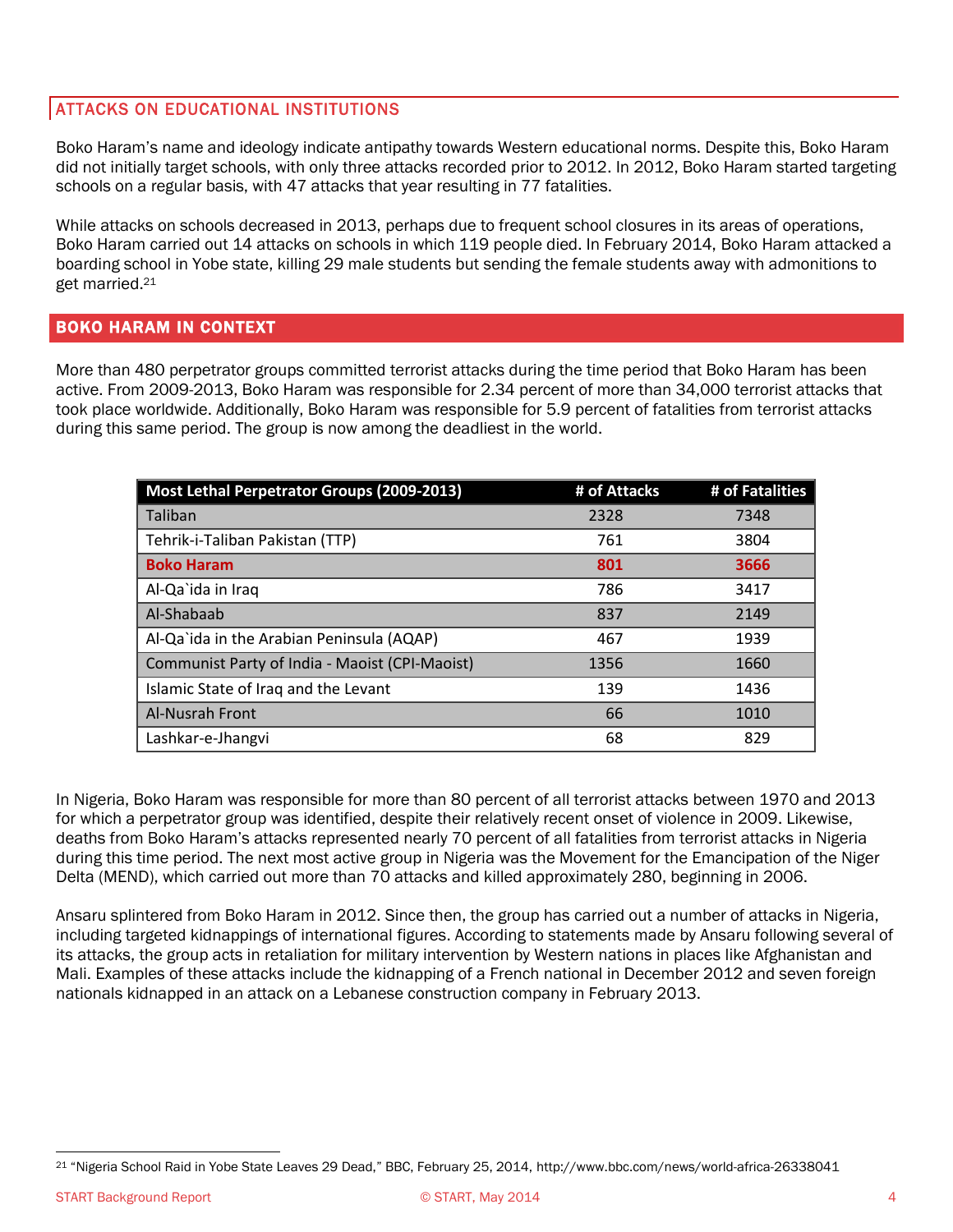# BOKO HARAM RELATIONSHIPS, 2008-2013



- 1) Al-Shabaab and Boko Haram share similar ideologies and in 2011 Boko Haram member Mamman Nur reportedly received trainings from Al-Shabaab in Somalia before launching an attack against the United Nations headquarters in Abuja on August 26, 2011.
- 2) Al-Qa'ida in the Lands of the Islamic Maghreb (AQLIM, or AQIM) has worked extensively with Boko Haram, including training individuals who are now members of Boko Haram as early as the mid-2000s. Although the exact beginning and extent of the relationship is unknown, in 2010 AQLIM released statements offering training, supplies, and militants to support Boko Haram. Since 2011, AQLIM has provided Boko Haram with financing, including reportedly facilitating donation lines from organizations in Great Britain and Saudi Arabia, trainings and weapons. The two organizations conduct joint operations in Mali and the magnitude of AQLIM's influence on Boko Haram can be seen in their increasingly sophisticated and coordinated attacks.
- 3) Ansar Al-Dine and Boko Haram fought alongside each other in Mali against the Azawad National Liberation Movement and several reports have documented Boko Haram activity in Ansar Al-Dine controlled territories.
- 4) Ansaru (Jama'atu Ansarul Muslimina Fi Biladis Sudan) splintered off from Boko Haram due to ideological differences in January 2012. Ansaru criticized Boko Haram for not adhering to the same interpretation of defensive jihad. Although the groups' ideological differences influence their tactics and target selection, Ansaru's goals of eradicating Western influence in Western African and establishing Sharia are similar to Boko Haram's.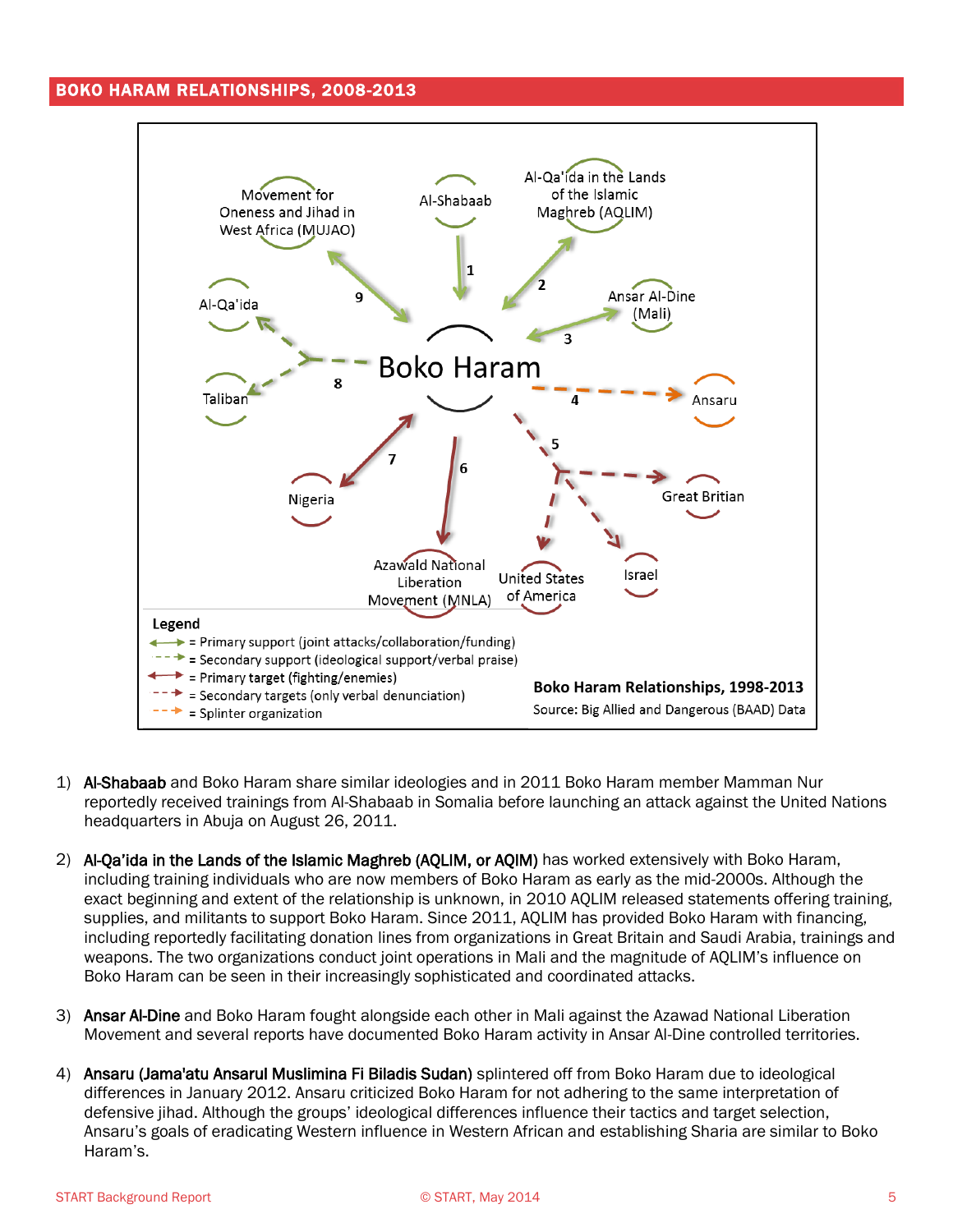- 5) Boko Haram's ideology is strongly opposed to Western influence in Nigeria. In 2012, Boko Haram released a video calling for jihad against the United States, Israel, and Great Britain. However, Boko Haram has never directly targeted any of these nations. In response to Boko Haram's recent abduction of over 250 school girls and threats sell them, both the United States and Great Britain offered advisers to support the Nigerian government's recovery effort.
- 6) In 2012, Boko Haram joined with AQLIM, the Movement for Oneness and Jihad in West Africa (MUJAO) and Ansar Al-Dine to create the Islamic State of Azawad and rebuff the Azawad National Liberation Movement (MNLA) from areas in the Malian region of Gao. Although Boko Haram clashed with MNLA, the group has not been a significant target of Boko Haram's attacks.
- 7) Since its formation in 2002 and move to greater militancy in 2009, Boko Haram has ideologically and militarily opposed the **Nigerian government**. Boko Haram wishes to create an Islamic state in Nigeria and has targeted government security forces throughout its existence. The Nigerian government has responded with military and police forces, attempting to destroy Boko Haram's strongholds and arrest militants responsible for attacks, including the high profile execution of former leader Mohammed Yusuf in 2009. Although the two sides have communicated regarding ceasefires and concessions, no significant progress toward peace talks has been made.
- 8) In 2010 Boko Haram released a statement offering support and pledging alliance to the Afghani Taliban and Al-**Qa'ida Central.** In the same statement Boko Haram conceded to not currently having contact with either group. Although ideologically both groups have strongly impacted Boko Haram, there is no evidence that either has provided any material form of support.
- 9) The Movement for Oneness and Jihad in West Africa (MUJAO) has provided training camps and conducted joint operations with Boko Haram militants in Mali. The groups are ideologically aligned and wish to establish Sharia beyond the borders of their respective home bases.

# OTHER NOTABLE BOKO HARAM ATTACKS

#### SEPTEMBER 17, 2013

Gunmen dressed in military fatigues set up illegal checkpoints in order to assault civilians in Beni Shiek village, Borno state. Approximately 142 people were killed in the attacks, which were later claimed by Boko Haram.

#### MAY 7, 2013

Gunmen launched a series of coordinated attacks in Bama Town, Borno state, which included assaults on a military barracks, a police station, a prison, and several government buildings. At least 55 people, including a number of the assailants, were killed in the attacks.

#### JULY 6, 2013

Assailants set fire to the Government Secondary School in the Potiskum local government area of Yobe state. As school children and staff fled the burning building, the perpetrators opened fire, killing 46 and wounding 4 others. Boko Haram later claimed responsibility for the attack in a video posted online.

#### NOVEMBER 25, 2012

In two coordinated attacks in the city of Jaji, Kaduna state, assailants crashed an explosive laden bus into St. Andrew Military Protestant Church. After the bus crash, a car bomb parked outside the church exploded, targeting first responders. Thirty-two people were killed and 11 wounded across both attacks.

#### OCTOBER 18, 2012

In a series of coordinated attacks, Boko Haram members attacked an Islamic seminary school and two primary schools in Potiskum in Yobe state killing approximately 23 people.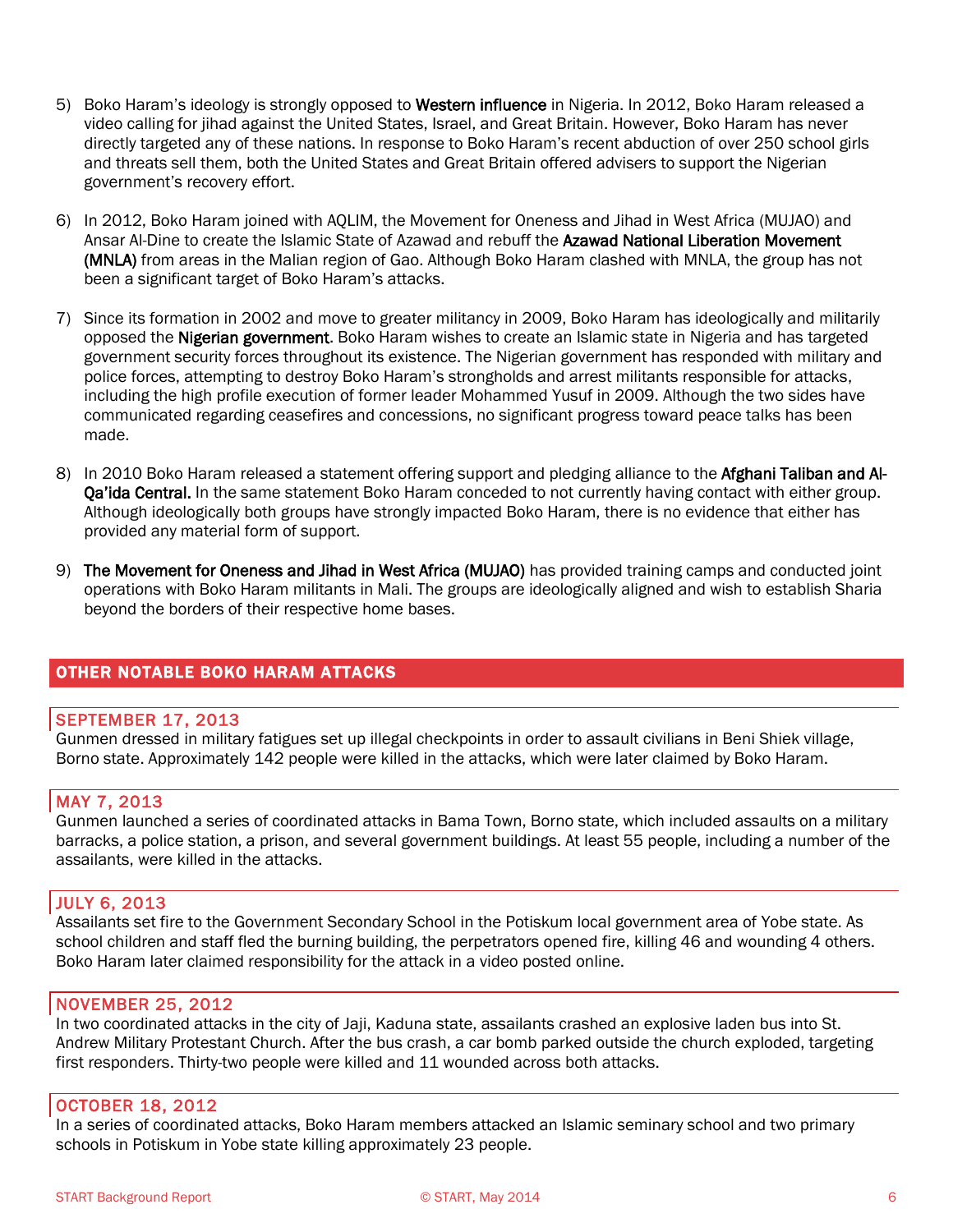#### SEPTEMBER 6, 2012

In a series of six coordinated attacks in Damaturu, the capital of Yobe state, Boko Haram militants attacked the Ministry of Religious Affairs, the Pilgrims Welfare Commission building, two primary schools, a fire station, and an electoral office. The attacks killed approximately 15 people.

#### SEPTEMBER 5, 2012

In at least 21 coordinated attacks, members of Boko Haram attacked cell towers with explosives. In total, approximately 31 towers were attacked across four states late Tuesday and early Wednesday, killing approximately 15 people. Boko Haram claimed that the towers were targeted because the cell companies were assisting the government in their counterterrorism efforts.

#### JULY 7, 2012

In six coordinated attacks, Boko Haram operatives attacked six villages across Plateau state near the city of Jos. This series of armed assaults left 56 people dead.

#### APRIL 8, 2012

In one of two bombings in Nigeria on Easter Sunday, a suicide car bomb exploded outside of All Nations Christian Assembly Church in Kaduna, killing at least 40 and wounding at least 10. No group claimed responsibility for the attack, but Boko Haram was suspected.

#### FEBRUARY 20, 2012

Armed members of Boko Haram stormed a market in Maiduguri and opened fire on civilians. Joint Task Force (JTF) forces at the market noticed the group planted bombs and a gunfight ensued. At least 38 people were killed in the attack, including eight assailants. The bombs were detonated, either by Boko Haram or in controlled detonations carried out by JTF.

#### DECEMBER 25, 2011

Boko Haram claimed responsibility for the attack on St. Teresa Catholic Church in Madalla, Nigeria. This attack was one of four that day. A bomb exploded while the church was full of people attending Christmas mass. The explosion destroyed cars in the area and did substantial damage to the church itself. In total, 37 people were killed and 57 were wounded. A man named Kabiru Soko was arrested for his role in the bombing.

#### NOVEMBER 4, 2011

In a series of coordinated attacks across Yobe and Borno state, Boko Haram attacked at least six churches, four police stations as well as the military Joint Task Force Office, the State Security Services building, a college, and local businesses. At the end of the attacks, more than 60 people were dead. Boko Haram claimed responsibility for all of the attacks.

#### JUNE 26, 2011

On Sunday afternoon in Maiduguri, Borno, Nigeria, between 8 and 10 suspected Boko Haram members threw bombs and fired gun shots in the Dala Kabompi neighborhood at a beer garden. The assailants attacked from the back of seven motorcycles. They set fire to a local bar, and shot anyone trying to escape. At least 25 civilians were killed and approximately 30 more were injured. Military sources suspect that three sets of explosives were used in the attack. The attack caused an unknown amount of property damage. No group claimed responsibility for the attack.

#### JUNE 16, 2011

At approximately 11 a.m. Thursday, in Abuja, Federal Capital Territory, Nigeria, a suicide car bomb detonated at the Nigerian police headquarters. The Inspector General of Police, Hafiz Ringim, may have been the intended target of the attack. The perpetrator, a traffic warden, and one other person were killed and at least five people were injured. The attack completely destroyed at least 33 vehicles and slightly damaged at least 40 vehicles. Boko Haram claimed responsibility for the attack.